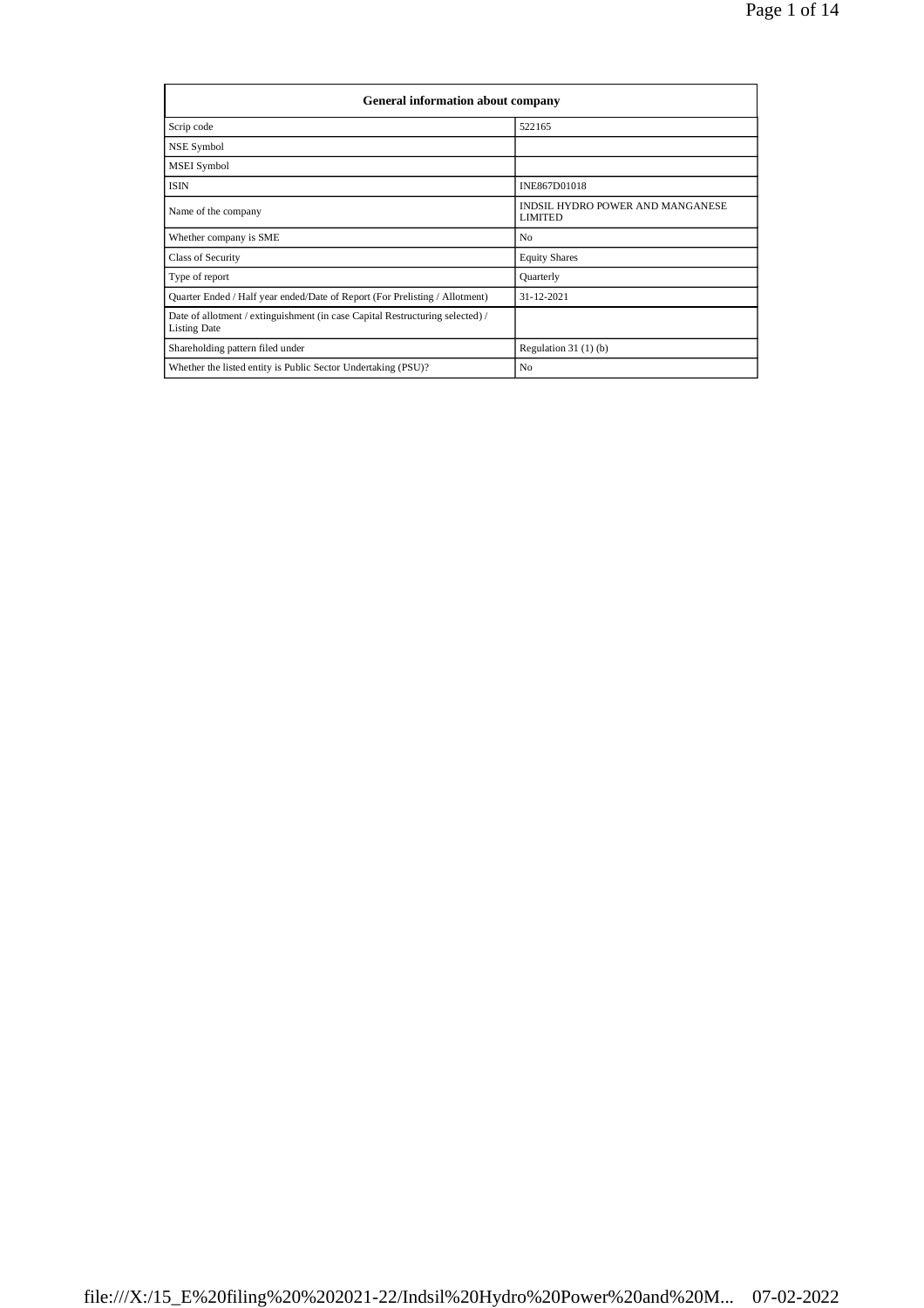|            |                                                                                           | <b>Declaration</b> |                                |                       |                            |
|------------|-------------------------------------------------------------------------------------------|--------------------|--------------------------------|-----------------------|----------------------------|
| Sr.<br>No. | Particular                                                                                | Yes/No             | Promoter and<br>Promoter Group | Public<br>shareholder | Non Promoter-Non<br>Public |
| 1          | Whether the Listed Entity has issued any partly paid up<br>shares?                        | No                 | N <sub>0</sub>                 | N <sub>0</sub>        | N <sub>0</sub>             |
| 2          | Whether the Listed Entity has issued any Convertible<br>Securities?                       | No                 | N <sub>0</sub>                 | N <sub>0</sub>        | N <sub>0</sub>             |
| 3          | Whether the Listed Entity has issued any Warrants?                                        | No                 | N <sub>0</sub>                 | No                    | N <sub>0</sub>             |
| 4          | Whether the Listed Entity has any shares against which<br>depository receipts are issued? | No                 | N <sub>0</sub>                 | No.                   | No                         |
| 5          | Whether the Listed Entity has any shares in locked-in?                                    | No                 | N <sub>0</sub>                 | N <sub>0</sub>        | N <sub>o</sub>             |
| 6          | Whether any shares held by promoters are pledge or<br>otherwise encumbered?               | Yes                | Yes                            |                       |                            |
| 7          | Whether company has equity shares with differential<br>voting rights?                     | No                 | N <sub>0</sub>                 | N <sub>0</sub>        | N <sub>0</sub>             |
| 8          | Whether the listed entity has any significant beneficial<br>owner?                        | Yes                |                                |                       |                            |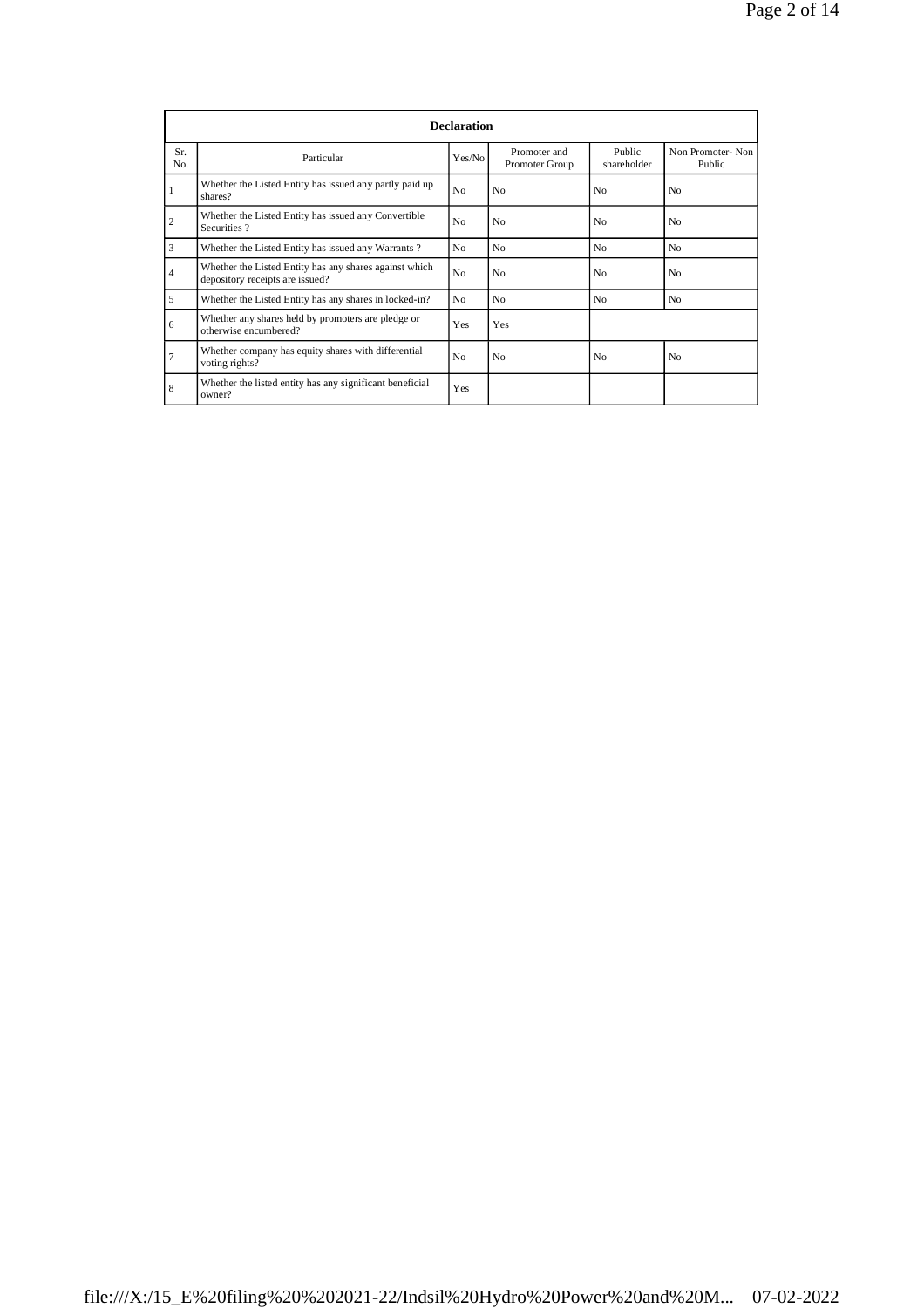|                 | Table I - Summary Statement holding of specified securities |                         |                           |                       |                          |                                                  |                                                                                      |                           |               |          |                                   |
|-----------------|-------------------------------------------------------------|-------------------------|---------------------------|-----------------------|--------------------------|--------------------------------------------------|--------------------------------------------------------------------------------------|---------------------------|---------------|----------|-----------------------------------|
|                 |                                                             | No. of                  | No. Of<br>Partly<br>paid- | No. Of<br>shares      | Total nos.               | Shareholding<br>as a % of total<br>no. of shares | Number of Voting Rights held in each<br>class of securities (IX)                     |                           |               |          |                                   |
| Category<br>(1) | Category of<br>shareholder                                  | Nos. Of<br>shareholders | fully paid<br>up equity   | up<br>equity          | underlying<br>Depository | shares<br>held (VII)                             | (calculated as<br>per SCRR,<br>$= (IV) +$<br>1957) (VIII) As<br>a % of<br>$(A+B+C2)$ | No of Voting (XIV) Rights |               |          | Total as a<br>$%$ of<br>$(A+B+C)$ |
|                 | (II)                                                        | (III)                   | shares<br>held (IV)       | shares<br>held<br>(V) | Receipts<br>(VI)         | $(V)$ + $(VI)$                                   |                                                                                      | Class eg:<br>X            | Class<br>eg:y | Total    |                                   |
| (A)             | Promoter &<br>Promoter<br>Group                             | 8                       | 17629941                  |                       |                          | 17629941                                         | 63.44                                                                                | 17629941                  |               | 17629941 | 63.44                             |
| (B)             | Public                                                      | 7378                    | 10161181                  |                       |                          | 10161181                                         | 36.56                                                                                | 10161181                  |               | 10161181 | 36.56                             |
| (C)             | Non<br>Promoter-<br>Non Public                              |                         |                           |                       |                          |                                                  |                                                                                      |                           |               |          |                                   |
| (C1)            | <b>Shares</b><br>underlying<br><b>DRs</b>                   |                         |                           |                       |                          |                                                  |                                                                                      |                           |               |          |                                   |
| (C2)            | Shares held<br>by<br>Employee<br>Trusts                     |                         |                           |                       |                          |                                                  |                                                                                      |                           |               |          |                                   |
|                 | Total                                                       | 7386                    | 27791122                  |                       |                          | 27791122                                         | 100                                                                                  | 27791122                  |               | 27791122 | 100                               |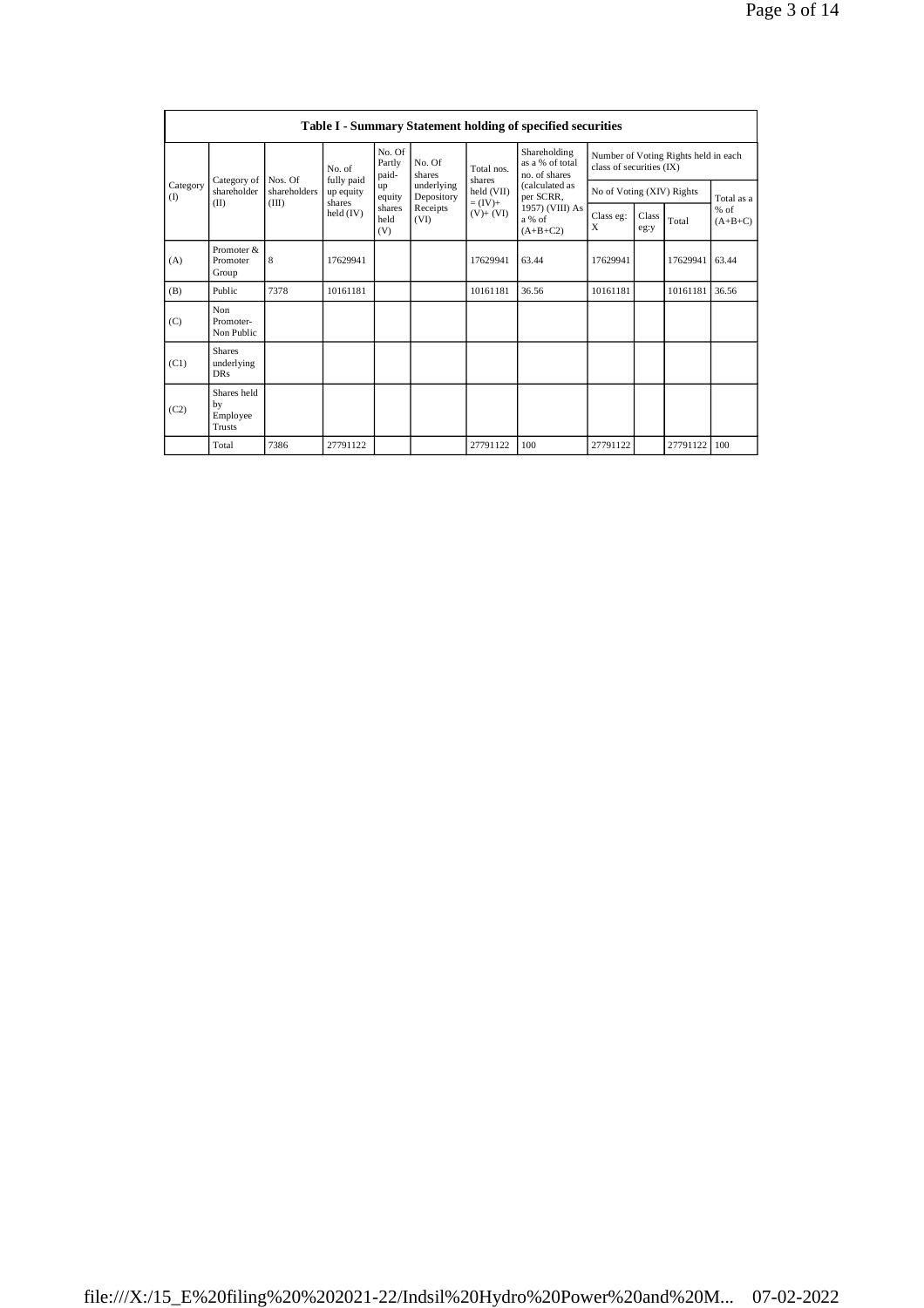|                 | Table I - Summary Statement holding of specified securities |                                                 |                                                  |                                                                                                                |                                                                                                                               |                                        |                                                         |                                                                  |                                                    |                                         |
|-----------------|-------------------------------------------------------------|-------------------------------------------------|--------------------------------------------------|----------------------------------------------------------------------------------------------------------------|-------------------------------------------------------------------------------------------------------------------------------|----------------------------------------|---------------------------------------------------------|------------------------------------------------------------------|----------------------------------------------------|-----------------------------------------|
|                 | Category of                                                 | No. Of<br><b>Shares</b><br>Underlying           | No. of<br><b>Shares</b>                          | Shareholding,<br>No. Of<br>as a % assuming<br><b>Shares</b><br>full conversion<br>Underlying<br>of convertible |                                                                                                                               | Number of<br>Locked in<br>shares (XII) |                                                         | Number of Shares<br>pledged or<br>otherwise<br>encumbered (XIII) |                                                    | Number of<br>equity shares              |
| Category<br>(I) | shareholder<br>(II)                                         | Outstanding<br>convertible<br>securities<br>(X) | Underlying<br>Outstanding<br>Warrants<br>$(X_i)$ | convertible<br>securities<br>and No. Of<br>Warrants<br>$(Xi)$ (a)                                              | Outstanding<br>securities (as a<br>percentage of<br>diluted share<br>capital) $(XI)$ =<br>$(VII)+(X)$ As a<br>% of $(A+B+C2)$ |                                        | As a<br>$%$ of<br>total<br><b>Shares</b><br>held<br>(b) | No. (a)                                                          | As a %<br>of total<br><b>Shares</b><br>held<br>(b) | held in<br>dematerialized<br>form (XIV) |
| (A)             | Promoter &<br>Promoter<br>Group                             |                                                 |                                                  |                                                                                                                | 63.44                                                                                                                         |                                        |                                                         | 13091993                                                         | 74.26                                              | 17629941                                |
| (B)             | Public                                                      |                                                 |                                                  |                                                                                                                | 36.56                                                                                                                         |                                        |                                                         |                                                                  |                                                    | 9817468                                 |
| (C)             | Non<br>Promoter-<br>Non Public                              |                                                 |                                                  |                                                                                                                |                                                                                                                               |                                        |                                                         |                                                                  |                                                    |                                         |
| (C1)            | <b>Shares</b><br>underlying<br><b>DRs</b>                   |                                                 |                                                  |                                                                                                                |                                                                                                                               |                                        |                                                         |                                                                  |                                                    |                                         |
| (C2)            | Shares held<br>by<br>Employee<br><b>Trusts</b>              |                                                 |                                                  |                                                                                                                |                                                                                                                               |                                        |                                                         |                                                                  |                                                    |                                         |
|                 | Total                                                       |                                                 |                                                  |                                                                                                                | 100                                                                                                                           |                                        |                                                         | 13091993                                                         | 47.11                                              | 27447409                                |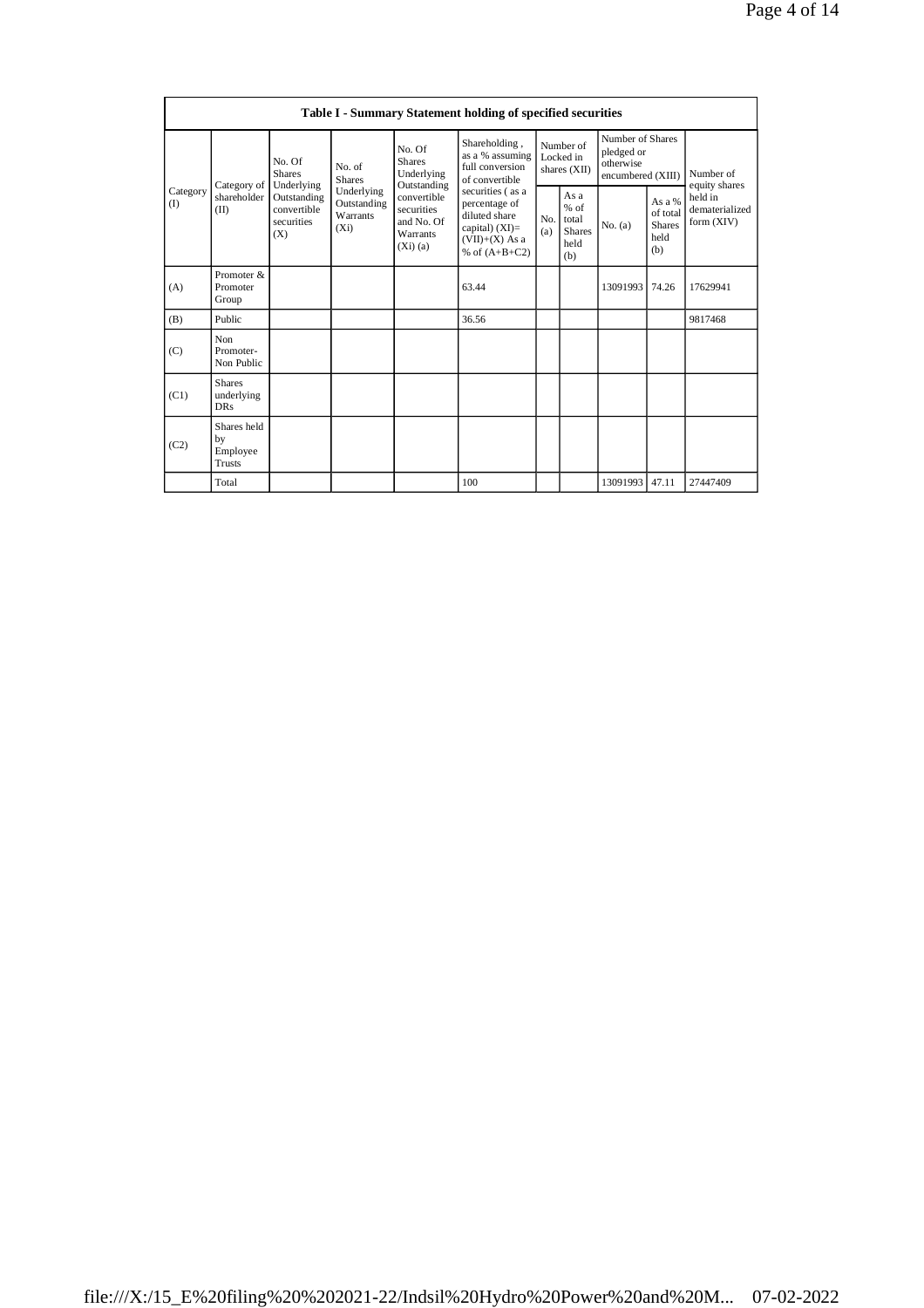|                                                                                                | Table II - Statement showing shareholding pattern of the Promoter and Promoter Group                                |                                  |                                   |                       |                          |                        |                                                     |                           |               |                                      |                                 |
|------------------------------------------------------------------------------------------------|---------------------------------------------------------------------------------------------------------------------|----------------------------------|-----------------------------------|-----------------------|--------------------------|------------------------|-----------------------------------------------------|---------------------------|---------------|--------------------------------------|---------------------------------|
|                                                                                                |                                                                                                                     |                                  | No. of                            | No.<br>Of<br>Partly   | No. Of<br>shares         | Total nos.<br>shares   | Shareholding<br>as a % of<br>total no. of<br>shares | class of securities (IX)  |               | Number of Voting Rights held in each |                                 |
| Sr.                                                                                            | Category &<br>Name of the<br>Shareholders (I)                                                                       | Nos. Of<br>shareholders<br>(III) | fully paid<br>up equity<br>shares | paid-<br>up<br>equity | underlying<br>Depository | held<br>$(VII) =$      | (calculated<br>as per                               | No of Voting (XIV) Rights |               |                                      | Total<br>as a %                 |
|                                                                                                |                                                                                                                     |                                  | held (IV)                         | shares<br>held<br>(V) | Receipts<br>(VI)         | $(IV)+(V)$<br>$+ (VI)$ | SCRR,<br>1957) (VIII)<br>As a % of<br>$(A+B+C2)$    | Class eg:<br>X            | Class<br>eg:y | Total                                | of<br>Total<br>Voting<br>rights |
| А                                                                                              | Table II - Statement showing shareholding pattern of the Promoter and Promoter Group                                |                                  |                                   |                       |                          |                        |                                                     |                           |               |                                      |                                 |
| (1)                                                                                            | Indian                                                                                                              |                                  |                                   |                       |                          |                        |                                                     |                           |               |                                      |                                 |
| (a)                                                                                            | Individuals/Hindu<br>undivided Family                                                                               | 6                                | 1995196                           |                       |                          | 1995196                | 7.18                                                | 1995196                   |               | 1995196                              | 7.18                            |
| (d)                                                                                            | Any Other<br>(specify)                                                                                              | $\overline{c}$                   | 15634745                          |                       |                          | 15634745               | 56.26                                               | 15634745                  |               | 15634745                             | 56.26                           |
| Sub-Total<br>(A)(1)                                                                            |                                                                                                                     | 8                                | 17629941                          |                       |                          | 17629941               | 63.44                                               | 17629941                  |               | 17629941                             | 63.44                           |
| (2)                                                                                            | Foreign                                                                                                             |                                  |                                   |                       |                          |                        |                                                     |                           |               |                                      |                                 |
| Total<br>Shareholding<br>of Promoter<br>and<br>Promoter<br>Group $(A)=$<br>$(A)(1)+(A)$<br>(2) |                                                                                                                     | 8                                | 17629941                          |                       |                          | 17629941               | 63.44                                               | 17629941                  |               | 17629941                             | 63.44                           |
| В                                                                                              | Table III - Statement showing shareholding pattern of the Public shareholder                                        |                                  |                                   |                       |                          |                        |                                                     |                           |               |                                      |                                 |
| (1)                                                                                            | Institutions                                                                                                        |                                  |                                   |                       |                          |                        |                                                     |                           |               |                                      |                                 |
| (e)                                                                                            | Foreign Portfolio<br>Investors                                                                                      | $\mathbf{1}$                     | 44258                             |                       |                          | 44258                  | 0.16                                                | 44258                     |               | 44258                                | 0.16                            |
| (f)                                                                                            | Financial<br>Institutions/<br><b>Banks</b>                                                                          | 1                                | 1054166                           |                       |                          | 1054166                | 3.79                                                | 1054166                   |               | 1054166                              | 3.79                            |
| Sub-Total<br>(B)(1)                                                                            |                                                                                                                     | $\overline{c}$                   | 1098424                           |                       |                          | 1098424                | 3.95                                                | 1098424                   |               | 1098424                              | 3.95                            |
| (3)                                                                                            | Non-institutions                                                                                                    |                                  |                                   |                       |                          |                        |                                                     |                           |               |                                      |                                 |
| (a(i))                                                                                         | Individuals -<br>i.Individual<br>shareholders<br>holding nominal<br>share capital up<br>to Rs. 2 lakhs.             | 6857                             | 3970396                           |                       |                          | 3970396                | 14.29                                               | 3970396                   |               | 3970396                              | 14.29                           |
| (a(ii))                                                                                        | Individuals - ii.<br>Individual<br>shareholders<br>holding nominal<br>share capital in<br>excess of Rs. 2<br>lakhs. | 43                               | 3833718                           |                       |                          | 3833718                | 13.79                                               | 3833718                   |               | 3833718                              | 13.79                           |
| (b)                                                                                            | NBFCs registered<br>with RBI                                                                                        | $\mathbf{1}$                     | 3333                              |                       |                          | 3333                   | 0.01                                                | 3333                      |               | 3333                                 | 0.01                            |
| (e)                                                                                            | Any Other<br>(specify)                                                                                              | 475                              | 1255310                           |                       |                          | 1255310                | 4.52                                                | 1255310                   |               | 1255310                              | 4.52                            |
| Sub-Total<br>(B)(3)                                                                            |                                                                                                                     | 7376                             | 9062757                           |                       |                          | 9062757                | 32.61                                               | 9062757                   |               | 9062757                              | 32.61                           |
| <b>Total Public</b><br>Shareholding<br>$(B)=(B)(1)+$<br>$(B)(2)+(B)$<br>(3)                    |                                                                                                                     | 7378                             | 10161181                          |                       |                          | 10161181 36.56         |                                                     | 10161181                  |               | 10161181                             | 36.56                           |
| $\mathsf{C}$                                                                                   | Table IV - Statement showing shareholding pattern of the Non Promoter- Non Public shareholder                       |                                  |                                   |                       |                          |                        |                                                     |                           |               |                                      |                                 |
| Total<br>$(A+B+C2)$                                                                            |                                                                                                                     | 7386                             | 27791122                          |                       |                          | 27791122 100           |                                                     | 27791122                  |               | 27791122                             | 100                             |
| Total<br>$(A+B+C)$                                                                             |                                                                                                                     | 7386                             | 27791122                          |                       |                          | 27791122               | 100                                                 | 27791122                  |               | 27791122                             | 100                             |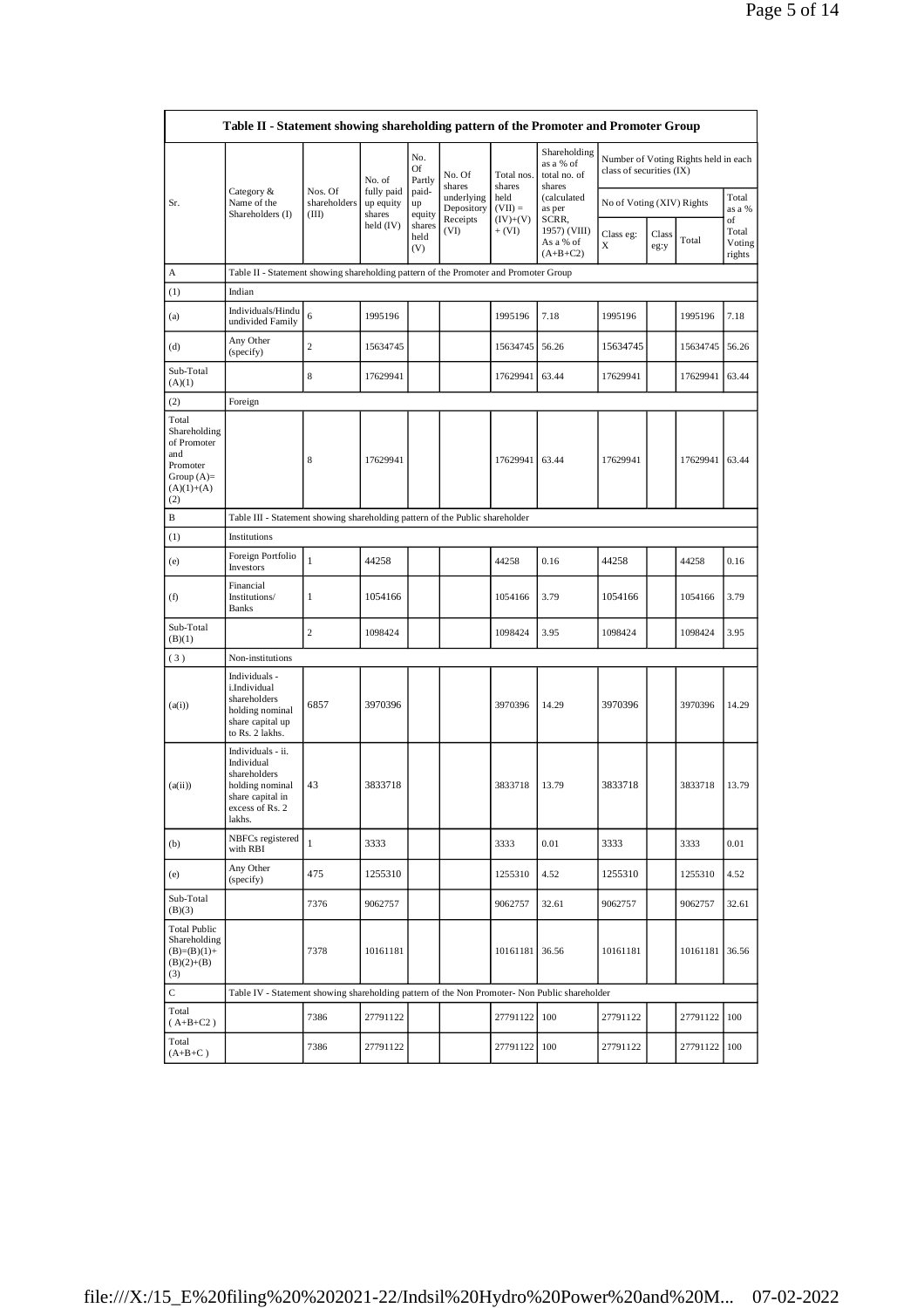|                                                                                         |                                                |                                       |                                                                                                                                                | Table II - Statement showing shareholding pattern of the Promoter and Promoter Group          |            |                                                    |                                                                  |                                                |                                       |  |
|-----------------------------------------------------------------------------------------|------------------------------------------------|---------------------------------------|------------------------------------------------------------------------------------------------------------------------------------------------|-----------------------------------------------------------------------------------------------|------------|----------------------------------------------------|------------------------------------------------------------------|------------------------------------------------|---------------------------------------|--|
|                                                                                         | No. Of<br><b>Shares</b><br>Underlying          | No. of<br><b>Shares</b><br>Underlying | No. Of Shares<br>Underlying<br>Outstanding<br>convertible                                                                                      | Shareholding, as a<br>% assuming full<br>conversion of<br>convertible<br>securities (as a     |            | Number of<br>Locked in<br>shares (XII)             | Number of Shares<br>pledged or<br>otherwise<br>encumbered (XIII) |                                                | Number of<br>equity shares<br>held in |  |
| Sr.                                                                                     | Outstanding<br>convertible<br>securities $(X)$ | Outstanding<br>Warrants<br>$(X_i)$    | securities and<br>percentage of<br>No. Of<br>diluted share<br>Warrants (Xi)<br>capital) $(XI)$ =<br>$(VII)+(X)$ As a %<br>(a)<br>of $(A+B+C2)$ |                                                                                               | No.<br>(a) | As a %<br>of total<br><b>Shares</b><br>held<br>(b) | No. (a)                                                          | As a %<br>of total<br><b>Shares</b><br>held(b) | dematerialized<br>form (XIV)          |  |
| A                                                                                       |                                                |                                       |                                                                                                                                                | Table II - Statement showing shareholding pattern of the Promoter and Promoter Group          |            |                                                    |                                                                  |                                                |                                       |  |
| (1)                                                                                     | Indian                                         |                                       |                                                                                                                                                |                                                                                               |            |                                                    |                                                                  |                                                |                                       |  |
| (a)                                                                                     |                                                |                                       |                                                                                                                                                | 7.18                                                                                          |            |                                                    | 74248                                                            | 3.72                                           | 1995196                               |  |
| (d)                                                                                     |                                                |                                       |                                                                                                                                                | 56.26                                                                                         |            |                                                    | 13017745                                                         | 83.26                                          | 15634745                              |  |
| Sub-Total (A)<br>(1)                                                                    |                                                |                                       |                                                                                                                                                | 63.44                                                                                         |            |                                                    | 13091993                                                         | 74.26                                          | 17629941                              |  |
| (2)                                                                                     | Foreign                                        |                                       |                                                                                                                                                |                                                                                               |            |                                                    |                                                                  |                                                |                                       |  |
| Total<br>Shareholding<br>of Promoter<br>and Promoter<br>Group $(A)=(A)$<br>$(1)+(A)(2)$ |                                                |                                       |                                                                                                                                                | 63.44                                                                                         |            |                                                    | 13091993 74.26                                                   |                                                | 17629941                              |  |
| B                                                                                       |                                                |                                       |                                                                                                                                                | Table III - Statement showing shareholding pattern of the Public shareholder                  |            |                                                    |                                                                  |                                                |                                       |  |
| (1)                                                                                     | Institutions                                   |                                       |                                                                                                                                                |                                                                                               |            |                                                    |                                                                  |                                                |                                       |  |
| (e)                                                                                     |                                                |                                       |                                                                                                                                                | 0.16                                                                                          |            |                                                    |                                                                  |                                                | 44258                                 |  |
| (f)                                                                                     |                                                |                                       |                                                                                                                                                | 3.79                                                                                          |            |                                                    |                                                                  |                                                | 1054166                               |  |
| Sub-Total (B)<br>(1)                                                                    |                                                |                                       |                                                                                                                                                | 3.95                                                                                          |            |                                                    |                                                                  |                                                | 1098424                               |  |
| (3)                                                                                     | Non-institutions                               |                                       |                                                                                                                                                |                                                                                               |            |                                                    |                                                                  |                                                |                                       |  |
| (a(i))                                                                                  |                                                |                                       |                                                                                                                                                | 14.29                                                                                         |            |                                                    |                                                                  |                                                | 3687134                               |  |
| (a(ii))                                                                                 |                                                |                                       |                                                                                                                                                | 13.79                                                                                         |            |                                                    |                                                                  |                                                | 3833718                               |  |
| (b)                                                                                     |                                                |                                       |                                                                                                                                                | 0.01                                                                                          |            |                                                    |                                                                  |                                                | 3333                                  |  |
| (e)                                                                                     |                                                |                                       |                                                                                                                                                | 4.52                                                                                          |            |                                                    |                                                                  |                                                | 1194859                               |  |
| Sub-Total (B)<br>(3)                                                                    |                                                |                                       |                                                                                                                                                | 32.61                                                                                         |            |                                                    |                                                                  |                                                | 8719044                               |  |
| <b>Total Public</b><br>Shareholding<br>$(B)=(B)(1)+$<br>$(B)(2)+(B)(3)$                 |                                                |                                       |                                                                                                                                                | 36.56                                                                                         |            |                                                    |                                                                  |                                                | 9817468                               |  |
| C                                                                                       |                                                |                                       |                                                                                                                                                | Table IV - Statement showing shareholding pattern of the Non Promoter- Non Public shareholder |            |                                                    |                                                                  |                                                |                                       |  |
| Total<br>$(A+B+C2)$                                                                     |                                                |                                       |                                                                                                                                                | 100                                                                                           |            |                                                    |                                                                  |                                                | 27447409                              |  |
| Total<br>$(A+B+C)$                                                                      |                                                |                                       |                                                                                                                                                | 100                                                                                           |            |                                                    | 13091993 47.11                                                   |                                                | 27447409                              |  |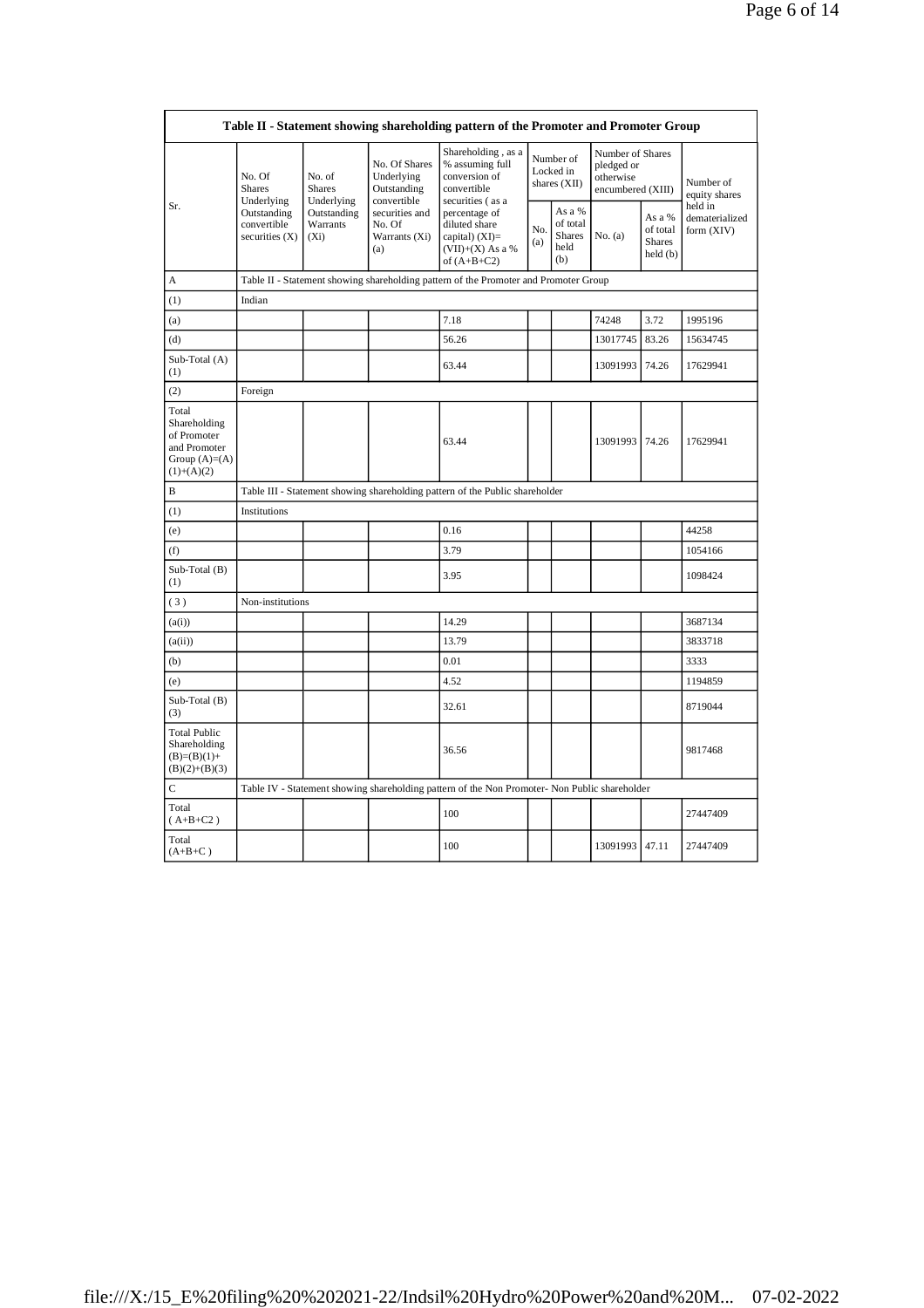|                                                                                                                                                                                           |                  |                                                               | Individuals/Hindu undivided Family |                         |                  |                  |
|-------------------------------------------------------------------------------------------------------------------------------------------------------------------------------------------|------------------|---------------------------------------------------------------|------------------------------------|-------------------------|------------------|------------------|
| Searial No.                                                                                                                                                                               | $\mathbf{1}$     | $\sqrt{2}$                                                    | 3                                  | $\overline{\mathbf{4}}$ | 5                | 6                |
| Name of the<br>Shareholders (I)                                                                                                                                                           | S N Varadarajan  | D Pushpa Varadarajan                                          | Jayashree Vinod                    | Vinod Narsiman          | Rudra Narsiman   | Vishwaa Narsiman |
| PAN(II)                                                                                                                                                                                   | ABRPV7215Q       | AGOPP1342G                                                    | ABYPV4699K                         | ABYPN3505C              | AXBPN2295C       | ABYPM3505C       |
| No. of fully paid<br>up equity shares<br>held (IV)                                                                                                                                        | 1101110          | 530698                                                        | 183630                             | 174322                  | 2718             | 2718             |
| No. Of Partly paid-<br>up equity shares<br>held (V)                                                                                                                                       |                  |                                                               |                                    |                         |                  |                  |
| No. Of shares<br>underlying<br>Depository<br>Receipts (VI)                                                                                                                                |                  |                                                               |                                    |                         |                  |                  |
| Total nos. shares<br>held $(VII) = (IV) +$<br>$(V)$ + $(VI)$                                                                                                                              | 1101110          | 530698                                                        | 183630                             | 174322                  | 2718             | 2718             |
| Shareholding as a<br>% of total no. of<br>shares (calculated<br>as per SCRR,<br>1957) (VIII) As a<br>% of $(A+B+C2)$                                                                      | 3.96             | 1.91                                                          | 0.66                               | 0.63                    | 0.01             | 0.01             |
|                                                                                                                                                                                           |                  | Number of Voting Rights held in each class of securities (IX) |                                    |                         |                  |                  |
| Class eg:X                                                                                                                                                                                | 1101110          | 530698                                                        | 183630                             | 174322                  | 2718             | 2718             |
| Class eg:y                                                                                                                                                                                |                  |                                                               |                                    |                         |                  |                  |
| Total                                                                                                                                                                                     | 1101110          | 530698                                                        | 183630                             | 174322                  | 2718             | 2718             |
| Total as a % of<br><b>Total Voting rights</b>                                                                                                                                             | 3.96             | 1.91                                                          | 0.66                               | 0.63                    | 0.01             | 0.01             |
| No. Of Shares<br>Underlying<br>Outstanding<br>convertible<br>securities $(X)$                                                                                                             |                  |                                                               |                                    |                         |                  |                  |
| No. of Shares<br>Underlying<br>Outstanding<br>Warrants (Xi)                                                                                                                               |                  |                                                               |                                    |                         |                  |                  |
| No. Of Shares<br>Underlying<br>Outstanding<br>convertible<br>securities and No.<br>Of Warrants (Xi)<br>(a)                                                                                |                  |                                                               |                                    |                         |                  |                  |
| Shareholding, as a<br>% assuming full<br>conversion of<br>convertible<br>securities (as a<br>percentage of<br>diluted share<br>capital) (XI)= (VII)<br>$+(Xi)(a)$ As a % of<br>$(A+B+C2)$ | 3.96             | 1.91                                                          | 0.66                               | 0.63                    | 0.01             | 0.01             |
| Number of Locked in shares (XII)                                                                                                                                                          |                  |                                                               |                                    |                         |                  |                  |
| No. (a)                                                                                                                                                                                   |                  |                                                               |                                    |                         |                  |                  |
| As a % of total<br>Shares held (b)                                                                                                                                                        |                  |                                                               |                                    |                         |                  |                  |
|                                                                                                                                                                                           |                  | Number of Shares pledged or otherwise encumbered (XIII)       |                                    |                         |                  |                  |
| No. (a)<br>As a % of total                                                                                                                                                                | $\mathbf 0$      | $\boldsymbol{0}$                                              | $\boldsymbol{0}$                   | 74248                   | $\boldsymbol{0}$ | $\boldsymbol{0}$ |
| Shares held (b)                                                                                                                                                                           | $\boldsymbol{0}$ | $\bf{0}$                                                      | $\boldsymbol{0}$                   | 42.59                   | $\mathbf{0}$     | $\boldsymbol{0}$ |
| Number of equity<br>shares held in<br>dematerialized<br>form (XIV)                                                                                                                        | 1101110          | 530698                                                        | 183630                             | 174322                  | 2718             | 2718             |
| Reason for not providing PAN                                                                                                                                                              |                  |                                                               |                                    |                         |                  |                  |
| Reason for not<br>providing PAN                                                                                                                                                           |                  |                                                               |                                    |                         |                  |                  |
| Shareholder type                                                                                                                                                                          | Promoter         | Promoter Group                                                | Promoter Group                     | Promoter                | Promoter Group   | Promoter Group   |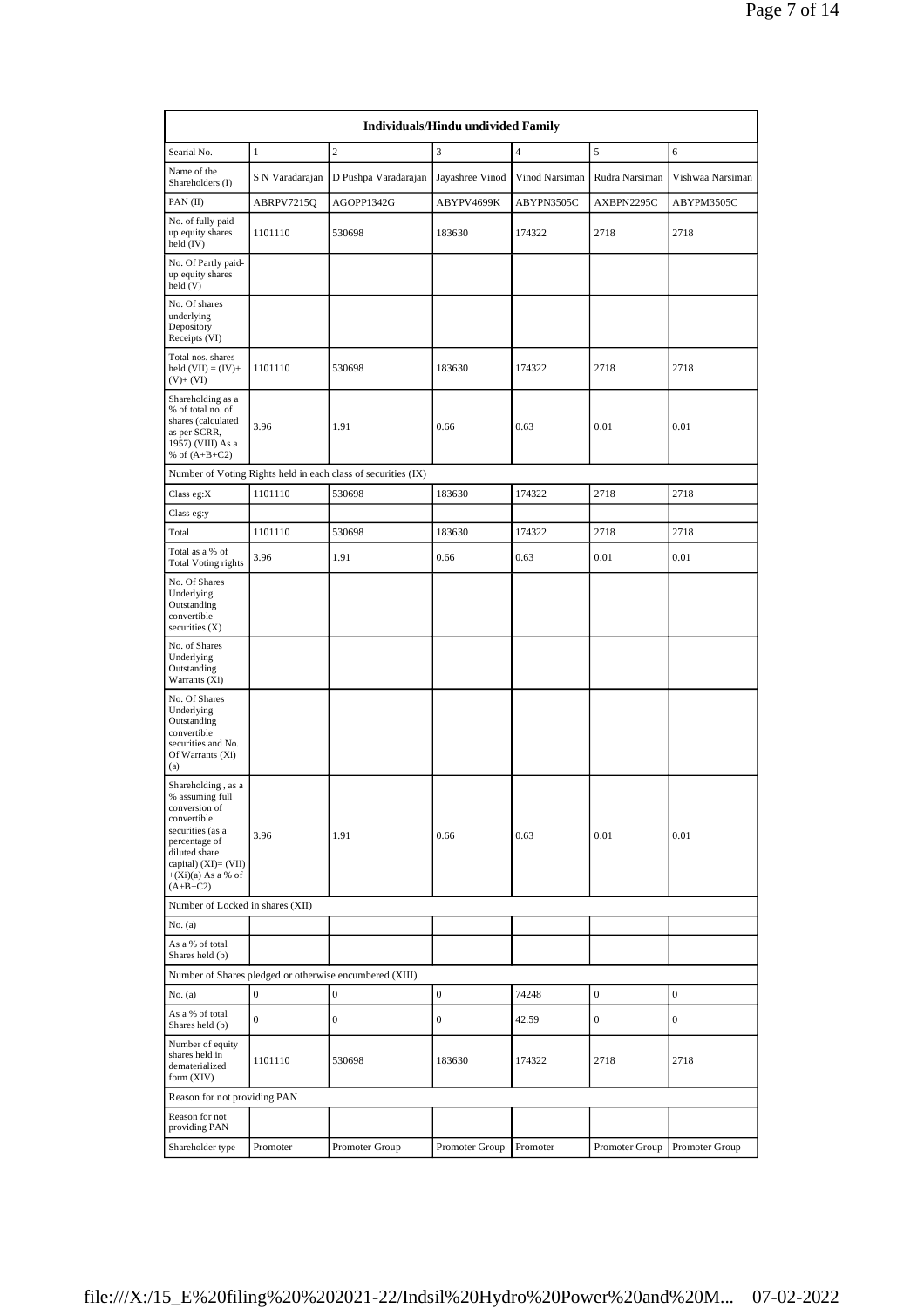|                                                                                                                                                                                           | Individuals/Hindu undivided Family                            |
|-------------------------------------------------------------------------------------------------------------------------------------------------------------------------------------------|---------------------------------------------------------------|
| Searial No.                                                                                                                                                                               |                                                               |
| Name of the<br>Shareholders (I)                                                                                                                                                           | Click here to go back                                         |
| PAN $(II)$                                                                                                                                                                                | Total                                                         |
| No. of fully paid<br>up equity shares<br>held (IV)                                                                                                                                        | 1995196                                                       |
| No. Of Partly paid-<br>up equity shares<br>held(V)                                                                                                                                        |                                                               |
| No. Of shares<br>underlying<br>Depository<br>Receipts (VI)                                                                                                                                |                                                               |
| Total nos. shares<br>held $(VII) = (IV) +$<br>$(V)$ + $(VI)$                                                                                                                              | 1995196                                                       |
| Shareholding as a<br>% of total no. of<br>shares (calculated<br>as per SCRR,<br>1957) (VIII) As a<br>% of $(A+B+C2)$                                                                      | 7.18                                                          |
|                                                                                                                                                                                           | Number of Voting Rights held in each class of securities (IX) |
| Class eg:X                                                                                                                                                                                | 1995196                                                       |
| Class eg:y                                                                                                                                                                                |                                                               |
| Total                                                                                                                                                                                     | 1995196                                                       |
| Total as a % of<br>Total Voting rights                                                                                                                                                    | 7.18                                                          |
| No. Of Shares<br>Underlying<br>Outstanding<br>convertible<br>securities $(X)$                                                                                                             |                                                               |
| No. of Shares<br>Underlying<br>Outstanding<br>Warrants (Xi)                                                                                                                               |                                                               |
| No. Of Shares<br>Underlying<br>Outstanding<br>convertible<br>securities and No.<br>Of Warrants (Xi)<br>(a)                                                                                |                                                               |
| Shareholding, as a<br>% assuming full<br>conversion of<br>convertible<br>securities (as a<br>percentage of<br>diluted share<br>capital) (XI)= (VII)<br>$+(Xi)(a)$ As a % of<br>$(A+B+C2)$ | 7.18                                                          |
| Number of Locked in shares (XII)                                                                                                                                                          |                                                               |
| No. (a)                                                                                                                                                                                   |                                                               |
| As a % of total<br>Shares held (b)                                                                                                                                                        |                                                               |
|                                                                                                                                                                                           | Number of Shares pledged or otherwise encumbered (XIII)       |
| No. (a)                                                                                                                                                                                   | 74248                                                         |
| As a % of total<br>Shares held (b)                                                                                                                                                        | 3.72                                                          |
| Number of equity<br>shares held in<br>dematerialized<br>form (XIV)                                                                                                                        | 1995196                                                       |
| Reason for not providing PAN                                                                                                                                                              |                                                               |
| Reason for not<br>providing PAN                                                                                                                                                           |                                                               |
| Shareholder type                                                                                                                                                                          |                                                               |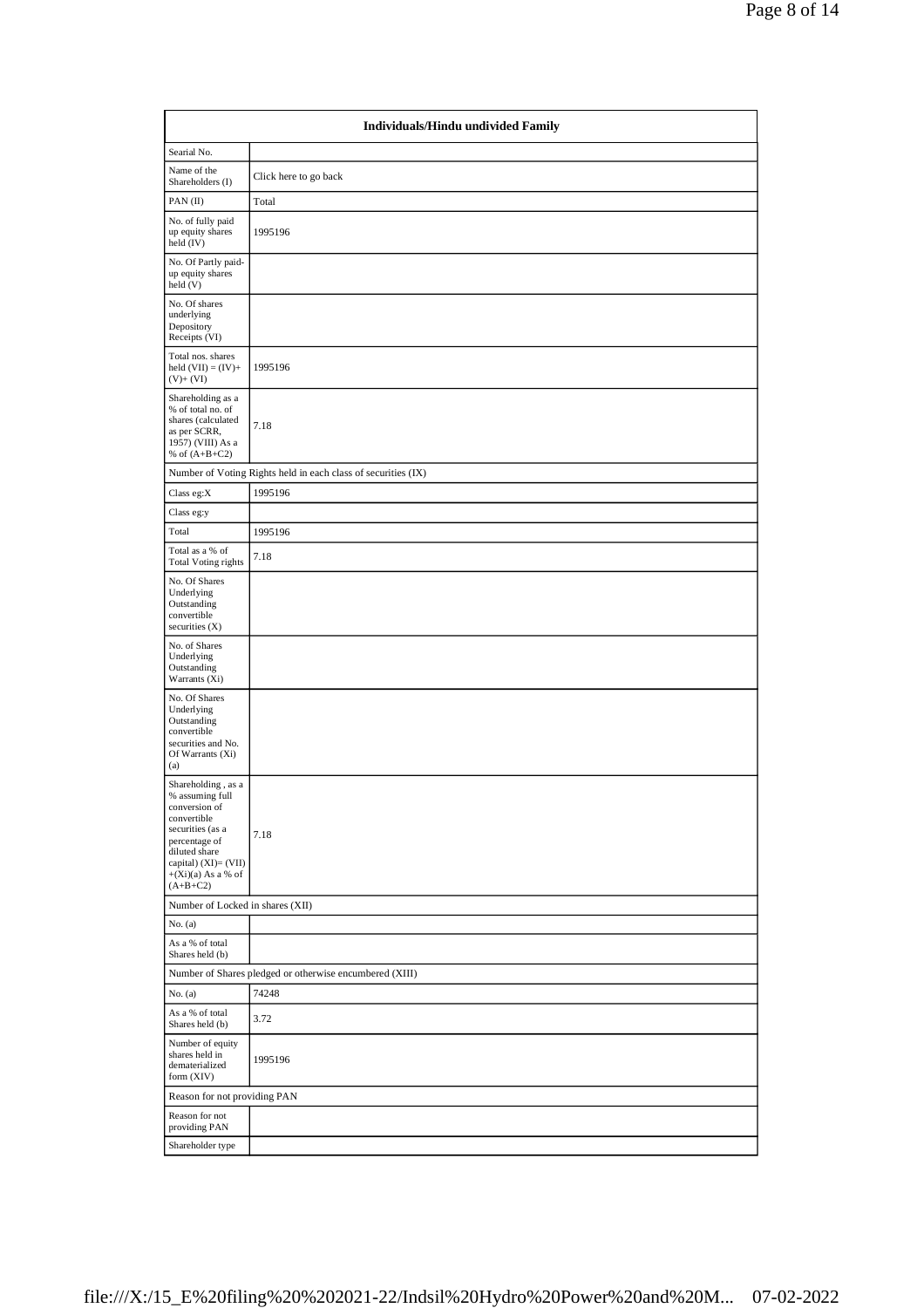|                                                                                                                                                                                          | Any Other (specify)                                           |                                  |                       |  |  |  |  |  |
|------------------------------------------------------------------------------------------------------------------------------------------------------------------------------------------|---------------------------------------------------------------|----------------------------------|-----------------------|--|--|--|--|--|
| Searial No.                                                                                                                                                                              | $1\,$                                                         | $\overline{c}$                   |                       |  |  |  |  |  |
| Category                                                                                                                                                                                 | <b>Bodies Corporate</b>                                       | <b>Bodies Corporate</b>          | Click here to go back |  |  |  |  |  |
| Name of the<br>Shareholders (I)                                                                                                                                                          | Sunmet Holdings India Private Limited                         | Crosimn Agencies Private Limited |                       |  |  |  |  |  |
| PAN(II)                                                                                                                                                                                  | AADCS2821B                                                    | AABCC2497F                       | Total                 |  |  |  |  |  |
| No. of the<br>Shareholders (I)                                                                                                                                                           | 1                                                             | $\mathbf{1}$                     | $\mathfrak{2}$        |  |  |  |  |  |
| No. of fully paid<br>up equity shares<br>held $(IV)$                                                                                                                                     | 14017745                                                      | 1617000                          | 15634745              |  |  |  |  |  |
| No. Of Partly paid-<br>up equity shares<br>held(V)                                                                                                                                       |                                                               |                                  |                       |  |  |  |  |  |
| No. Of shares<br>underlying<br>Depository<br>Receipts (VI)                                                                                                                               |                                                               |                                  |                       |  |  |  |  |  |
| Total nos. shares<br>held $(VII) = (IV) +$<br>$(V)$ + $(VI)$                                                                                                                             | 14017745                                                      | 1617000                          | 15634745              |  |  |  |  |  |
| Shareholding as a<br>% of total no. of<br>shares (calculated<br>as per SCRR,<br>1957) (VIII) As a<br>% of $(A+B+C2)$                                                                     | 50.44                                                         | 5.82                             | 56.26                 |  |  |  |  |  |
|                                                                                                                                                                                          | Number of Voting Rights held in each class of securities (IX) |                                  |                       |  |  |  |  |  |
| Class eg: X                                                                                                                                                                              | 14017745                                                      | 1617000                          | 15634745              |  |  |  |  |  |
| Class eg:y                                                                                                                                                                               |                                                               |                                  |                       |  |  |  |  |  |
| Total                                                                                                                                                                                    | 14017745                                                      | 1617000                          | 15634745              |  |  |  |  |  |
| Total as a % of<br><b>Total Voting rights</b>                                                                                                                                            | 50.44                                                         | 5.82                             | 56.26                 |  |  |  |  |  |
| No. Of Shares<br>Underlying<br>Outstanding<br>convertible<br>securities $(X)$                                                                                                            |                                                               |                                  |                       |  |  |  |  |  |
| No. of Shares<br>Underlying<br>Outstanding<br>Warrants (Xi)                                                                                                                              |                                                               |                                  |                       |  |  |  |  |  |
| No. Of Shares<br>Underlying<br>Outstanding<br>convertible<br>securities and No.<br>Of Warrants (Xi)<br>(a)                                                                               |                                                               |                                  |                       |  |  |  |  |  |
| Shareholding, as a<br>% assuming full<br>conversion of<br>convertible<br>securities (as a<br>percentage of<br>diluted share<br>capital) $(XI) = (VII)$<br>$+(X)$ As a % of<br>$(A+B+C2)$ | 50.44                                                         | 5.82                             | 56.26                 |  |  |  |  |  |
| Number of Locked in shares (XII)                                                                                                                                                         |                                                               |                                  |                       |  |  |  |  |  |
| No. (a)                                                                                                                                                                                  |                                                               |                                  |                       |  |  |  |  |  |
| As a % of total<br>Shares held (b)                                                                                                                                                       |                                                               |                                  |                       |  |  |  |  |  |
|                                                                                                                                                                                          | Number of Shares pledged or otherwise encumbered (XIII)       |                                  |                       |  |  |  |  |  |
| No. (a)                                                                                                                                                                                  | 13017745                                                      | $\boldsymbol{0}$                 | 13017745              |  |  |  |  |  |
| As a % of total<br>Shares held (b)                                                                                                                                                       | 92.87                                                         | $\boldsymbol{0}$                 | 83.26                 |  |  |  |  |  |
| Number of equity<br>shares held in<br>dematerialized<br>form $(XIV)$                                                                                                                     | 14017745                                                      | 1617000                          | 15634745              |  |  |  |  |  |
| Reason for not providing PAN                                                                                                                                                             |                                                               |                                  |                       |  |  |  |  |  |
| Reason for not<br>providing PAN                                                                                                                                                          |                                                               |                                  |                       |  |  |  |  |  |
| Shareholder type                                                                                                                                                                         | Promoter Group                                                | Promoter Group                   |                       |  |  |  |  |  |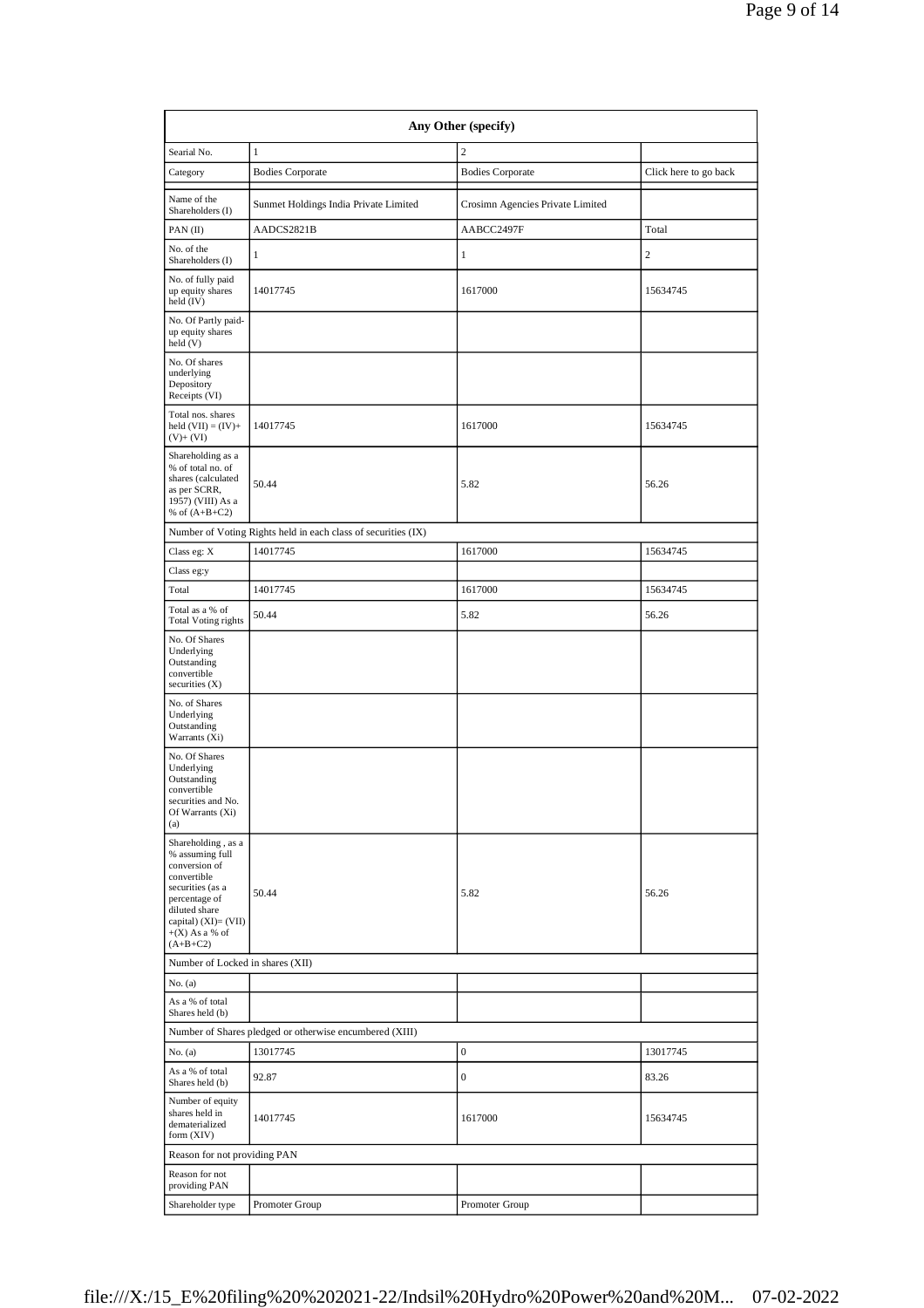|                                                                                                                                                                                       | <b>Financial Institutions/Banks</b>                           |                       |  |  |  |  |
|---------------------------------------------------------------------------------------------------------------------------------------------------------------------------------------|---------------------------------------------------------------|-----------------------|--|--|--|--|
| Searial No.                                                                                                                                                                           | $\mathbf{1}$                                                  |                       |  |  |  |  |
| Name of the<br>Shareholders (I)                                                                                                                                                       | Kerala State Industrial Development Corporation               | Click here to go back |  |  |  |  |
| PAN $(II)$                                                                                                                                                                            | AAACK9434D                                                    | Total                 |  |  |  |  |
| No. of fully paid<br>up equity shares<br>held (IV)                                                                                                                                    | 1054166                                                       | 1054166               |  |  |  |  |
| No. Of Partly paid-<br>up equity shares<br>held(V)                                                                                                                                    |                                                               |                       |  |  |  |  |
| No. Of shares<br>underlying<br>Depository<br>Receipts (VI)                                                                                                                            |                                                               |                       |  |  |  |  |
| Total nos. shares<br>held $(VII) = (IV) +$<br>$(V)$ + $(VI)$                                                                                                                          | 1054166                                                       | 1054166               |  |  |  |  |
| Shareholding as a<br>% of total no. of<br>shares (calculated<br>as per SCRR,<br>1957) (VIII) As a<br>% of $(A+B+C2)$                                                                  | 3.79                                                          | 3.79                  |  |  |  |  |
|                                                                                                                                                                                       | Number of Voting Rights held in each class of securities (IX) |                       |  |  |  |  |
| Class eg: X                                                                                                                                                                           | 1054166                                                       | 1054166               |  |  |  |  |
| Class eg:y                                                                                                                                                                            |                                                               |                       |  |  |  |  |
| Total                                                                                                                                                                                 | 1054166                                                       | 1054166               |  |  |  |  |
| Total as a % of<br><b>Total Voting rights</b>                                                                                                                                         | 3.79                                                          | 3.79                  |  |  |  |  |
| No. Of Shares<br>Underlying<br>Outstanding<br>convertible<br>securities $(X)$                                                                                                         |                                                               |                       |  |  |  |  |
| No. of Shares<br>Underlying<br>Outstanding<br>Warrants (Xi)                                                                                                                           |                                                               |                       |  |  |  |  |
| No. Of Shares<br>Underlying<br>Outstanding<br>convertible<br>securities and No.<br>Of Warrants (Xi)<br>(a)                                                                            |                                                               |                       |  |  |  |  |
| Shareholding, as a<br>% assuming full<br>conversion of<br>convertible<br>securities (as a<br>percentage of<br>diluted share<br>capital) (XI)= (VII)<br>$+(X)$ As a % of<br>$(A+B+C2)$ | 3.79                                                          | 3.79                  |  |  |  |  |
| Number of Locked in shares (XII)                                                                                                                                                      |                                                               |                       |  |  |  |  |
| No. (a)                                                                                                                                                                               |                                                               |                       |  |  |  |  |
| As a % of total<br>Shares held (b)                                                                                                                                                    |                                                               |                       |  |  |  |  |
| Number of equity<br>shares held in<br>dematerialized<br>form (XIV)                                                                                                                    | 1054166                                                       | 1054166               |  |  |  |  |
| Reason for not providing PAN                                                                                                                                                          |                                                               |                       |  |  |  |  |
| Reason for not<br>providing PAN                                                                                                                                                       |                                                               |                       |  |  |  |  |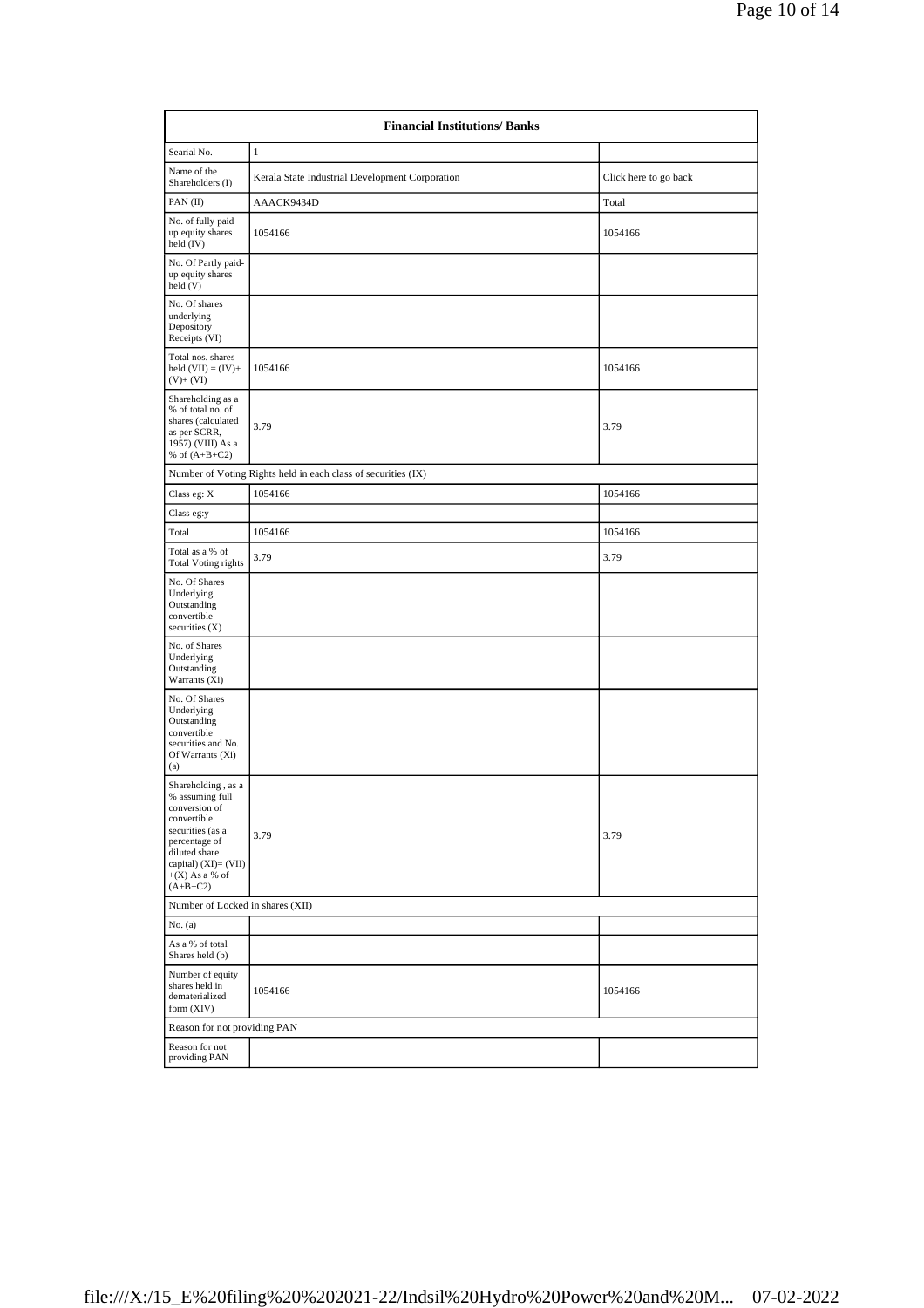|                                                                                                                                                                                          | Individuals - ii. Individual shareholders holding nominal share capital in excess of Rs. 2 lakhs. |                       |
|------------------------------------------------------------------------------------------------------------------------------------------------------------------------------------------|---------------------------------------------------------------------------------------------------|-----------------------|
| Searial No.                                                                                                                                                                              | $\,1\,$                                                                                           |                       |
| Name of the<br>Shareholders (I)                                                                                                                                                          | ANIL KUMAR GOEL                                                                                   | Click here to go back |
| PAN $(II)$                                                                                                                                                                               | AAJPG2552Q                                                                                        | Total                 |
| No. of fully paid<br>up equity shares<br>held $(IV)$                                                                                                                                     | 530000                                                                                            | 530000                |
| No. Of Partly paid-<br>up equity shares<br>held (V)                                                                                                                                      |                                                                                                   |                       |
| No. Of shares<br>underlying<br>Depository<br>Receipts (VI)                                                                                                                               |                                                                                                   |                       |
| Total nos. shares<br>held $(VII) = (IV) +$<br>$(V)$ + $(VI)$                                                                                                                             | 530000                                                                                            | 530000                |
| Shareholding as a<br>% of total no. of<br>shares (calculated<br>as per SCRR,<br>1957) (VIII) As a<br>% of $(A+B+C2)$                                                                     | 1.91                                                                                              | 1.91                  |
|                                                                                                                                                                                          | Number of Voting Rights held in each class of securities (IX)                                     |                       |
| Class eg: $\mathbf X$                                                                                                                                                                    | 530000                                                                                            | 530000                |
| Class eg:y                                                                                                                                                                               |                                                                                                   |                       |
| Total                                                                                                                                                                                    | 530000                                                                                            | 530000                |
| Total as a % of<br><b>Total Voting rights</b>                                                                                                                                            | 1.91                                                                                              | 1.91                  |
| No. Of Shares<br>Underlying<br>Outstanding<br>convertible<br>securities $(X)$                                                                                                            |                                                                                                   |                       |
| No. of Shares<br>Underlying<br>Outstanding<br>Warrants (Xi)                                                                                                                              |                                                                                                   |                       |
| No. Of Shares<br>Underlying<br>Outstanding<br>convertible<br>securities and No.<br>Of Warrants (Xi)<br>(a)                                                                               |                                                                                                   |                       |
| Shareholding, as a<br>% assuming full<br>conversion of<br>convertible<br>securities (as a<br>percentage of<br>diluted share<br>capital) $(XI) = (VII)$<br>$+(X)$ As a % of<br>$(A+B+C2)$ | 1.91                                                                                              | 1.91                  |
| Number of Locked in shares (XII)                                                                                                                                                         |                                                                                                   |                       |
| No. (a)                                                                                                                                                                                  |                                                                                                   |                       |
| As a % of total<br>Shares held (b)                                                                                                                                                       |                                                                                                   |                       |
| Number of equity<br>shares held in<br>dematerialized<br>form (XIV)                                                                                                                       | 530000                                                                                            | 530000                |
| Reason for not providing PAN                                                                                                                                                             |                                                                                                   |                       |
| Reason for not<br>providing PAN                                                                                                                                                          |                                                                                                   |                       |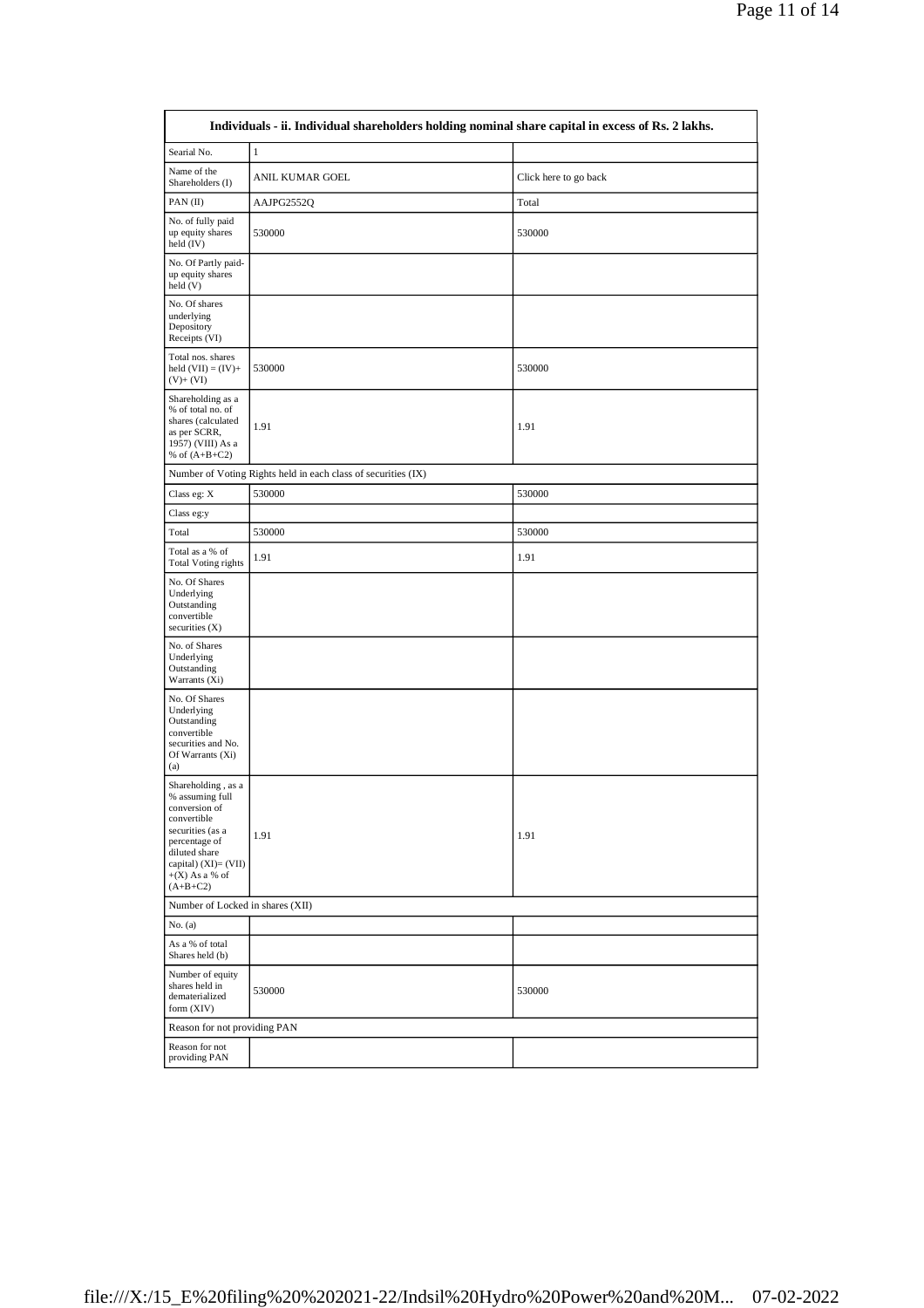|                                                                                                                                                                                       | Any Other (specify) |                |                                                               |                                     |          |                            |                                                   |  |
|---------------------------------------------------------------------------------------------------------------------------------------------------------------------------------------|---------------------|----------------|---------------------------------------------------------------|-------------------------------------|----------|----------------------------|---------------------------------------------------|--|
| Searial No.                                                                                                                                                                           | $\mathbf{1}$        | $\overline{2}$ | 3                                                             | $\overline{4}$                      | 5        | 6                          | 7                                                 |  |
| Category                                                                                                                                                                              | <b>IEPF</b>         | HUF            | Non-Resident<br>Indian (NRI)                                  | Director or<br>Director's Relatives | LLP      | <b>Bodies</b><br>Corporate | Unclaimed or Suspense or<br><b>Escrow Account</b> |  |
| Category / More<br>than 1 percentage                                                                                                                                                  | Category            | Category       | Category                                                      | Category                            | Category | Category                   | Category                                          |  |
| Name of the<br>Shareholders (I)                                                                                                                                                       |                     |                |                                                               |                                     |          |                            |                                                   |  |
| PAN(II)                                                                                                                                                                               |                     |                |                                                               |                                     |          |                            |                                                   |  |
| No. of the<br>Shareholders (I)                                                                                                                                                        | 1                   | 184            | 201                                                           | 2                                   | 3        | 58                         | 1                                                 |  |
| No. of fully paid<br>up equity shares<br>held (IV)                                                                                                                                    | 226286              | 530399         | 226460                                                        | 8633                                | 4769     | 191216                     | 15038                                             |  |
| No. Of Partly paid-<br>up equity shares<br>held (V)                                                                                                                                   |                     |                |                                                               |                                     |          |                            |                                                   |  |
| No. Of shares<br>underlying<br>Depository<br>Receipts (VI)                                                                                                                            |                     |                |                                                               |                                     |          |                            |                                                   |  |
| Total nos. shares<br>held $(VII) = (IV) +$<br>$(V)$ + $(VI)$                                                                                                                          | 226286              | 530399         | 226460                                                        | 8633                                | 4769     | 191216                     | 15038                                             |  |
| Shareholding as a<br>% of total no. of<br>shares (calculated<br>as per SCRR,<br>1957) (VIII) As a<br>% of $(A+B+C2)$                                                                  | 0.81                | 1.91           | 0.81                                                          | 0.03                                | 0.02     | 0.69                       | 0.05                                              |  |
|                                                                                                                                                                                       |                     |                | Number of Voting Rights held in each class of securities (IX) |                                     |          |                            |                                                   |  |
| Class eg: X                                                                                                                                                                           | 226286              | 530399         | 226460                                                        | 8633                                | 4769     | 191216                     | 15038                                             |  |
| Class eg:y                                                                                                                                                                            |                     |                |                                                               |                                     |          |                            |                                                   |  |
| Total                                                                                                                                                                                 | 226286              | 530399         | 226460                                                        | 8633                                | 4769     | 191216                     | 15038                                             |  |
| Total as a % of<br><b>Total Voting rights</b>                                                                                                                                         | 0.81                | 1.91           | 0.81                                                          | 0.03                                | 0.02     | 0.69                       | 0.05                                              |  |
| No. Of Shares<br>Underlying<br>Outstanding<br>convertible<br>securities $(X)$                                                                                                         |                     |                |                                                               |                                     |          |                            |                                                   |  |
| No. of Shares<br>Underlying<br>Outstanding<br>Warrants (Xi)                                                                                                                           |                     |                |                                                               |                                     |          |                            |                                                   |  |
| No. Of Shares<br>Underlying<br>Outstanding<br>convertible<br>securities and No.<br>Of Warrants (Xi)<br>(a)                                                                            |                     |                |                                                               |                                     |          |                            |                                                   |  |
| Shareholding, as a<br>% assuming full<br>conversion of<br>convertible<br>securities (as a<br>percentage of<br>diluted share<br>capital) (XI)= (VII)<br>$+(X)$ As a % of<br>$(A+B+C2)$ | 0.81                | 1.91           | 0.81                                                          | 0.03                                | 0.02     | 0.69                       | 0.05                                              |  |
| Number of Locked in shares (XII)                                                                                                                                                      |                     |                |                                                               |                                     |          |                            |                                                   |  |
| No. (a)                                                                                                                                                                               |                     |                |                                                               |                                     |          |                            |                                                   |  |
| As a % of total<br>Shares held (b)                                                                                                                                                    |                     |                |                                                               |                                     |          |                            |                                                   |  |
| Number of equity<br>shares held in<br>dematerialized<br>form (XIV)                                                                                                                    | 226286              | 530399         | 171374                                                        | 8633                                | 4769     | 185851                     | 15038                                             |  |
| Reason for not providing PAN                                                                                                                                                          |                     |                |                                                               |                                     |          |                            |                                                   |  |
| Reason for not<br>providing PAN                                                                                                                                                       |                     |                |                                                               |                                     |          |                            |                                                   |  |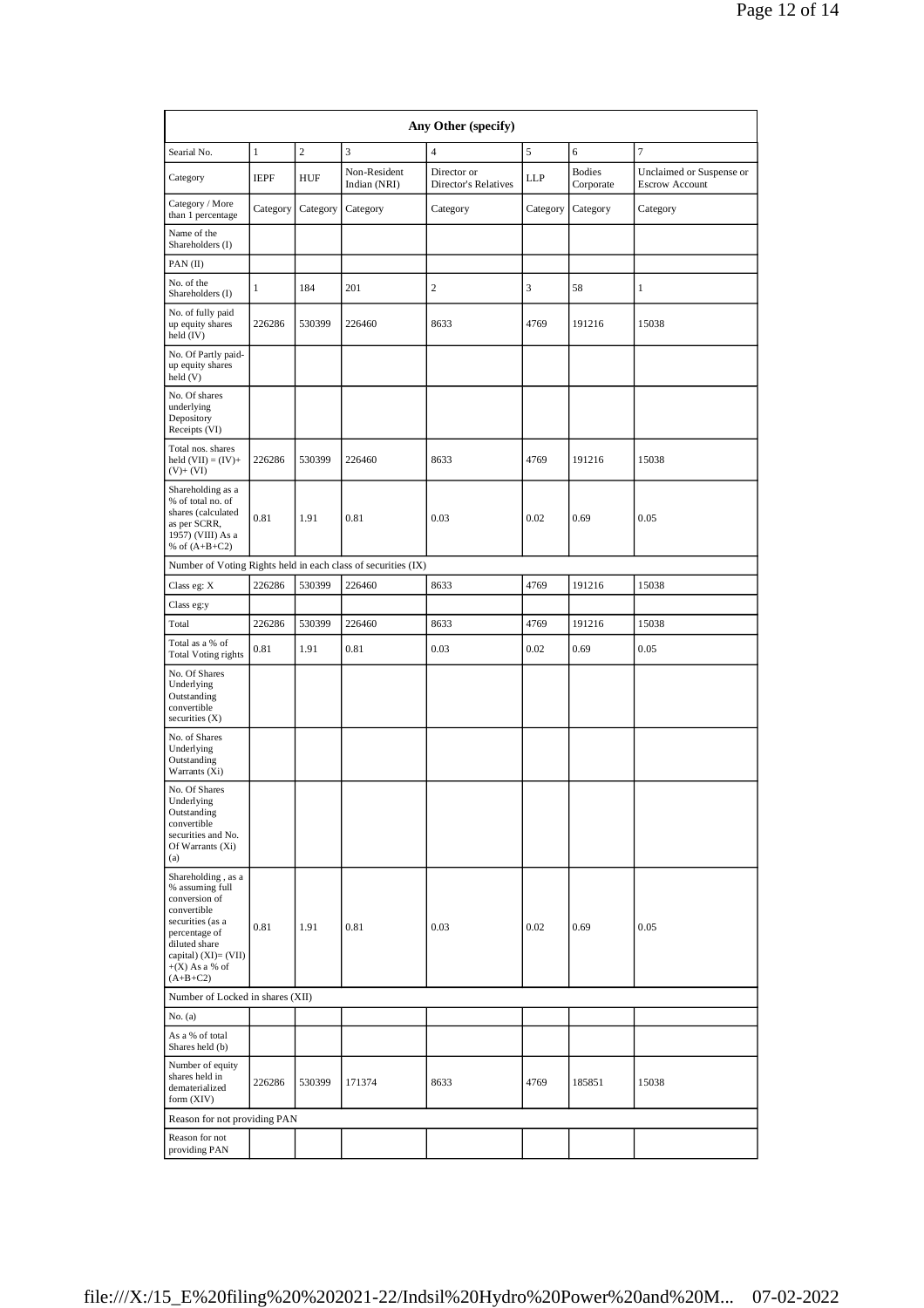| Any Other (specify)                                                                                                                                                                    |                                                               |                       |  |  |  |  |  |
|----------------------------------------------------------------------------------------------------------------------------------------------------------------------------------------|---------------------------------------------------------------|-----------------------|--|--|--|--|--|
| Searial No.                                                                                                                                                                            | 8                                                             |                       |  |  |  |  |  |
| Category                                                                                                                                                                               | <b>Clearing Members</b>                                       |                       |  |  |  |  |  |
| Category / More<br>than 1 percentage                                                                                                                                                   | Category                                                      |                       |  |  |  |  |  |
| Name of the<br>Shareholders (I)                                                                                                                                                        |                                                               | Click here to go back |  |  |  |  |  |
| PAN $(II)$                                                                                                                                                                             |                                                               | Total                 |  |  |  |  |  |
| No. of the<br>Shareholders (I)                                                                                                                                                         | 25                                                            | 475                   |  |  |  |  |  |
| No. of fully paid<br>up equity shares<br>held (IV)                                                                                                                                     | 52509                                                         | 1255310               |  |  |  |  |  |
| No. Of Partly paid-<br>up equity shares<br>held(V)                                                                                                                                     |                                                               |                       |  |  |  |  |  |
| No. Of shares<br>underlying<br>Depository<br>Receipts (VI)                                                                                                                             |                                                               |                       |  |  |  |  |  |
| Total nos. shares<br>held $(VII) = (IV) +$<br>$(V)$ + $(VI)$                                                                                                                           | 52509                                                         | 1255310               |  |  |  |  |  |
| Shareholding as a<br>% of total no. of<br>shares (calculated<br>as per SCRR,<br>1957) (VIII) As a<br>% of $(A+B+C2)$                                                                   | 0.19                                                          | 4.51                  |  |  |  |  |  |
|                                                                                                                                                                                        | Number of Voting Rights held in each class of securities (IX) |                       |  |  |  |  |  |
| Class eg: X                                                                                                                                                                            | 52509                                                         | 1255310               |  |  |  |  |  |
| Class eg:y                                                                                                                                                                             |                                                               |                       |  |  |  |  |  |
| Total                                                                                                                                                                                  | 52509                                                         | 1255310               |  |  |  |  |  |
| Total as a % of<br><b>Total Voting rights</b>                                                                                                                                          | 0.19                                                          | 4.51                  |  |  |  |  |  |
| No. Of Shares<br>Underlying<br>Outstanding<br>convertible<br>securities $(X)$                                                                                                          |                                                               |                       |  |  |  |  |  |
| No. of Shares<br>Underlying<br>Outstanding<br>Warrants (Xi)                                                                                                                            |                                                               |                       |  |  |  |  |  |
| No. Of Shares<br>Underlying<br>Outstanding<br>convertible<br>securities and No.<br>Of Warrants (Xi)<br>(a)                                                                             |                                                               |                       |  |  |  |  |  |
| Shareholding, as a<br>% assuming full<br>conversion of<br>convertible<br>securities (as a<br>percentage of<br>diluted share<br>capital) $(XI)=(VII)$<br>$+(X)$ As a % of<br>$(A+B+C2)$ | 0.19                                                          | 4.51                  |  |  |  |  |  |
| Number of Locked in shares (XII)                                                                                                                                                       |                                                               |                       |  |  |  |  |  |
| No. (a)                                                                                                                                                                                |                                                               |                       |  |  |  |  |  |
| As a % of total<br>Shares held (b)                                                                                                                                                     |                                                               |                       |  |  |  |  |  |
| Number of equity<br>shares held in<br>dematerialized<br>form $(XIV)$                                                                                                                   | 52509                                                         | 1194859               |  |  |  |  |  |
| Reason for not providing PAN                                                                                                                                                           |                                                               |                       |  |  |  |  |  |
| Reason for not<br>providing PAN                                                                                                                                                        |                                                               |                       |  |  |  |  |  |